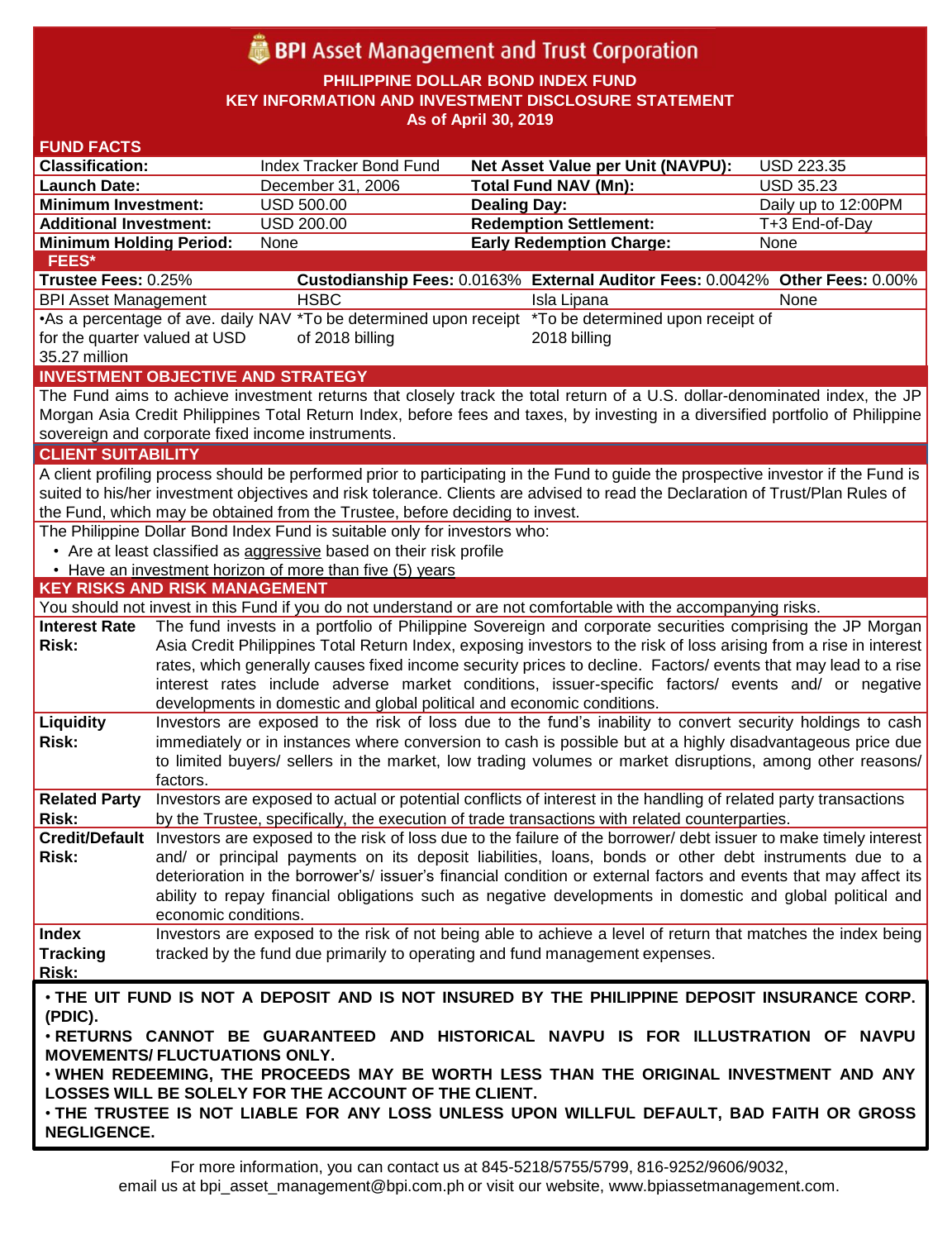## **FUND PERFORMANCE AND STATISTICS AS OF APRIL 30, 2019**

(Purely for reference purposes and is not a guarantee of future results)



**Fund 0.30 3.44 8.46 8.06 7.80 123.35 Benchmark** 0.48 3.67 8.88 8.62 8.95 134.71

\*Benchmark is the JP Morgan Asia Credit Philippines Total Return

**Fund 8.06 3.74 2.54 3.22 4.58 6.73 Benchmark** 8.62 4.09 2.90 3.71 5.10 7.16

**Fund 5.62 -0.73 5.85 2.96 3.41 10.75 Benchmark** 5.92 -0.61 6.36 3.53 3.97 11.47

**1 mo 3 mo 6 mo 1YR 3YRS S.I.<sup>2</sup>**

**1YR 2YRS 3YRS 4YRS 5YRS S.I.**

**YTD 2018 2017 2016 2015 2014**

| <b>NAVPU over the past 12 months</b>   |        |
|----------------------------------------|--------|
| Highest                                | 223.35 |
| Lowest                                 | 204.24 |
| <b>STATISTICS</b>                      |        |
| <b>Weighted Ave Duration (Yrs)</b>     | 7.32   |
| Volatility, Past 1 Year (%) 3          | 2.26   |
| Port. Weighted Yield to Maturity (%)   | 3.58   |
| <b>Current Number of Holdings</b>      | 46     |
| Tracking Error (3-Yr) <sup>4</sup> (%) |        |

<sup>1</sup>Returns are net of fees.

<sup>2</sup>Since Inception

<sup>3</sup>Measures the degree to which the Fund fluctuates vis-à-vis its average return over a period of time.

<sup>4</sup>Measure of deviation between the Fund's return and benchmark returns. A lower number means the Fund's return is closely aligned with the benchmark. 5 Includes accrued income, investment securities purchased, accrued expenses, etc.

\*Declaration of Trust is available upon request through branch of account.

**TOP TEN HOLDINGS Name Maturity % of Fund** RoP Bonds 2/2/2030 8.68 RoP Bonds 1/14/2031 7.22 RoP Bonds 3/16/2025 6.48 RoP Bonds 2/2/2042 5.74 RoP Bonds 3/1/2041 4.84 RoP Bonds 10/23/2034 4.47 RoP Bonds 1/14/2029 4.46 RoP Bonds 1/20/2040 4.16 RoP Bonds 2/1/2028 3.93 RoP Bonds 3/30/2026 3.43 **PORTFOLIO COMPOSITION Allocation % of Fund** Government 67.44 Corporates 30.02 Cash 0.35 Time deposits and money market 1.42 Other receivables – net of liabilities<sup>5</sup>  $0.77$ **Maturity Profile** Cash and Less than 1 Year 3.11 Between 1 and 3 Years 8.65 Between 3 and 5 Years 21.21 Between 5 and 7 Years 17.98 Between 7 and 10 Years 8.39 More than 10 Years 1988 and 10 Years 10 AM and 10 Years 10 AM and 10 AM and 10 AM and 10 AM and 10 AM and 10 AM and 10 AM and 10 AM and 10 AM and 10 AM and 10 AM and 10 AM and 10 AM and 10 AM and 10 AM and 10 AM and 10 AM

## **RELATED PARTY TRANSACTIONS\***

**CUMULATIVE PERFORMANCE (%) <sup>1</sup>**

Index

**ANNUALIZED PERFORMANCE (%) <sup>1</sup>**

**CALENDAR YEAR PERFORMANCE (%) <sup>1</sup>**

The Fund has investments and trade transactions with BPI Asset Management and Trust Corporation (BPI AMTC):

Ayala Corporation - USD 0.70 million Bank of the Philippine Islands – USD 0.50 million AC Energy – USD 0.31 million

Investments in the said outlets were approved by the BPI AMTC's Board of Directors. Likewise, all related party transactions are conducted on an arm's length and best execution basis and within established limits.

\* Related party in accordance with BPI AMTC's internal policy.